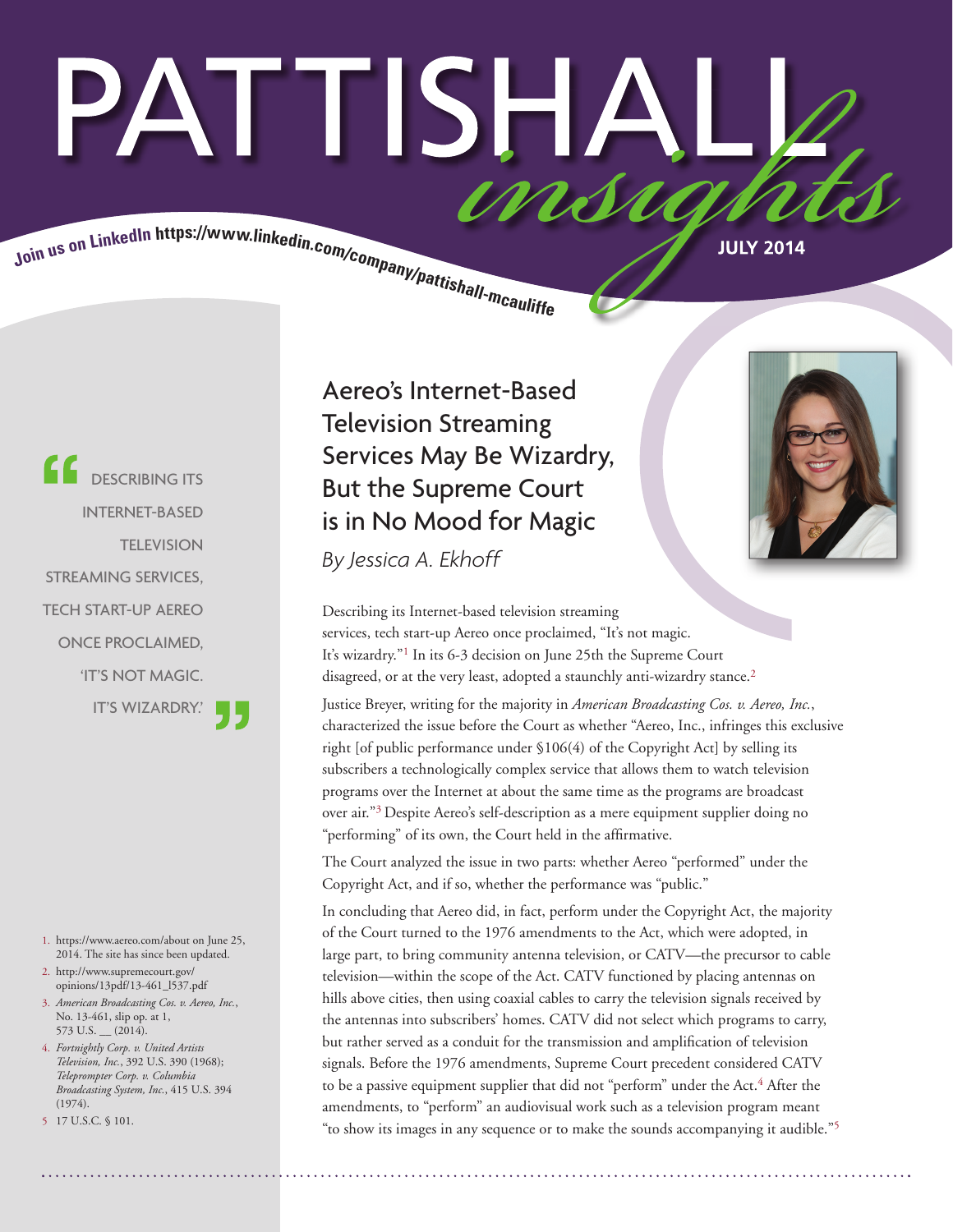BUT WITH A SLEW OF AMICI CURIAE PREDICTING THE DECISION COULD HAVE A CATASTROPHIC IMPACT ON THE TECH INDUSTRY, AND FOX BROADCASTING ANNOUNCING IT WILL RELY ON THE AEREO DECISION IN ITS SIMILAR LAWSUIT AGAINST DISH NETWORK, THERE ARE SURELY SOME WHO WILL TAKE NO COMFORT FROM THE COURT'S ASSURANCES. CATV thus "performed" the shows it transmitted because it both showed the television programs' images to its subscribers, and made the accompanying sounds audible. Over a strong dissent authored by Justice Scalia<sup>6</sup>, the majority found that, because its services were so similar to those once offered by CATV, Aereo also "performed" under the post-1976 definition of the term.7

Having determined that Aereo's services constitute a performance under the Copyright Act, the Court next turned to the issue of whether those performances are public. Aereo argued its services do not constitute public performance because whenever a subscriber selects a program to watch, Aereo places a unique copy of the show in that subscriber's folder on Aereo's hard drive, which no one other than that subscriber can view. If another subscriber wants to watch the same show, she will receive her own copy of the program in her own folder from Aereo. The Court dismissed this argument, finding the "technological difference" inconsequential in light of Congress's clear intent to bring anything analogous to CATV within the scope of the Copyright Act's requirements. Under the post-1976 Act, an entity performs a copyrighted work publicly any time it "transmits" a performance. A performance is "transmitted" when it is communicated by any device or process beyond the place from which it is sent, whether the recipients receive the transmission at the same time and place, or at different times and places.<sup>8</sup> Aereo therefore publicly performs a copyrighted television program each time its system sends a copy of that program to a subscriber's personal Aereo folder.

The majority characterized its holding as a "limited" one, and was careful to emphasize that its decision does not apply to other new technologies, such as cloud-based storage and remote storage DVRs. But with a slew of *amici curiae* predicting the decision could have a catastrophic impact on the tech industry, and Fox Broadcasting announcing it will rely on the Aereo decision in its similar lawsuit against DISH Network<sup>9</sup>, there are surely some who will take no comfort from the Court's assurances. Aereo, unfortunately, may not have a spell to resurrect itself.<sup>10</sup>

- 7. Slip Op. at 8.
- 8. 17 U.S.C. § 101.
- 9. http://www.theguardian.com/media/2014/jun/26/fox-aereo-ruling-against-dish-streaming
- 10. On its website, Aereo states that it has "decided to pause our operations temporarily as we consult with the court and map out our next steps." https://aereo.com/about

This newsletter is offered for general informational purposes only. It does not constitute legal advice and your receipt of it does not create an attorney-client relationship.

Under the Illinois Rules of Professional Conduct, the content of this newsletter may be considered advertising material. ©2014 PMNH&G

<sup>6.</sup> Justice Scalia argues that Aereo does not "perform" because it is the subscriber, rather than Aereo, who selects the program she wishes to watch, which in turn activates the individual antennae Aereo has assigned to her for the purpose of viewing that program. This means it is the subscriber who is doing the performing, since she is the one rousing Aereo's antennae from dormancy and calling up a specific program to watch. Justice Scalia went on to note that although he disagrees with the majority's interpretation of "perform," he agrees that Aereo's activities ought not to be allowed, either because Aereo is secondarily liable for its subscribers' infringement of the Networks' performance rights, or because it is directly liable for violating the Networks' reproduction rights. If future courts fail to find Aereo liable under either of those theories, Justice Scalia advocates relying on Congress to close the loophole. Slip Op. at 12.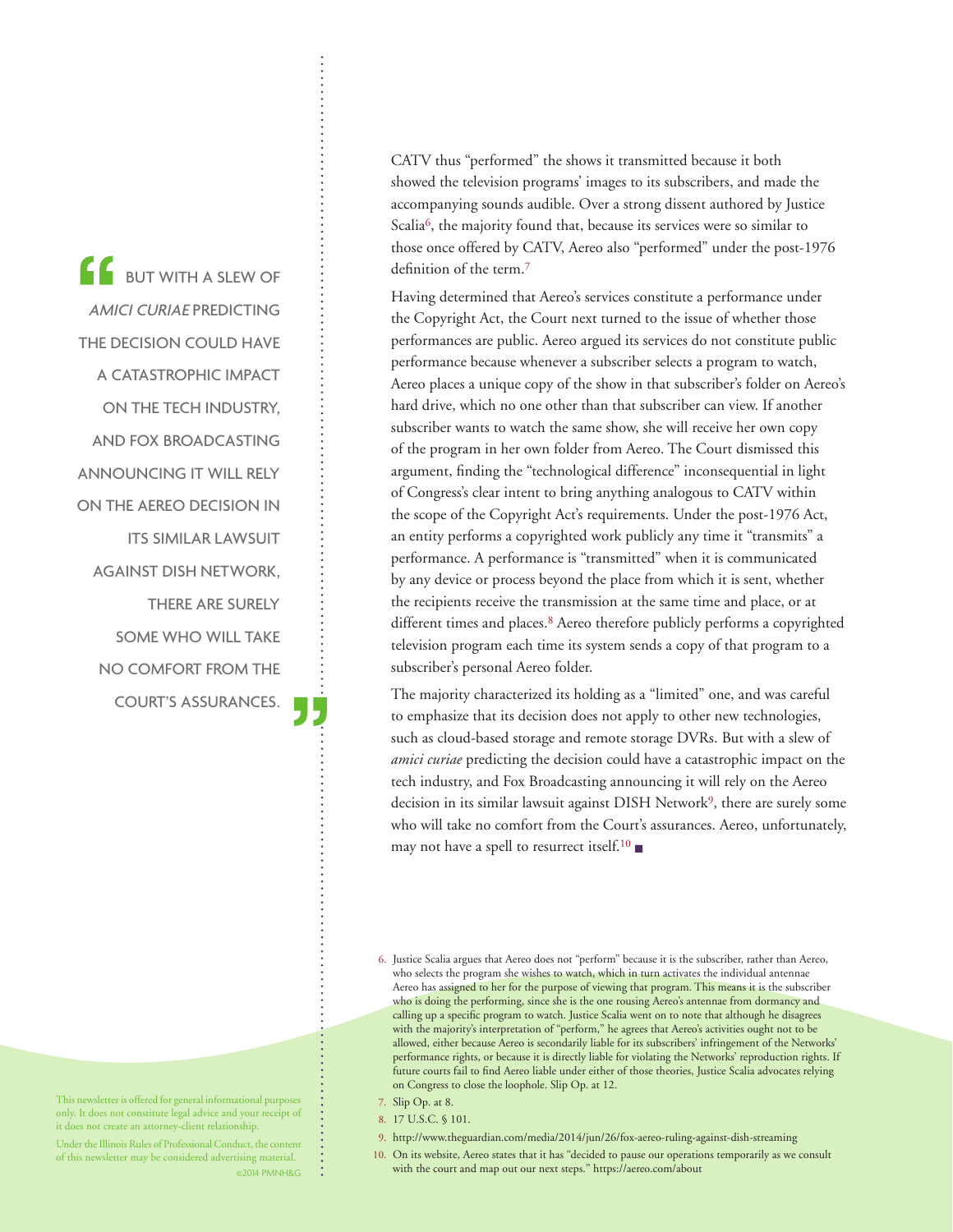

# **APPOINTMENTS**

### ■ Seth I. Appel



Seth has been appointed to the Editorial Board of the *Journal of the Copyright Society of the U.S.A.*

### ■ Jessica A. Ekhoff

Jessica was appointed to the Young Professionals Board of the Chicago Bar Foundation.

### ■ Jonathan S. Jennings

Jonathan has been appointed to the 2014 Annual Meeting Program Committee for the Intellectual Property Owners Association's Annual Meeting in Vancouver, Canada, September 7-9.

# ■ Robert W. Sacoff

Bob will be a speaker in the Workshop on "Use of Survey Evidence in Trademark Cases" at the AIPPI World Intellectual Property Congress in Toronto on September 16.

# PRESENTATIONS

# ■ Phillip Barengolts

Phil was a speaker at the Chicago Bar Association's Media & Entertainment Law Seminar on June 17. Phil will also be a panelist on the "Recent Hot Topics at the TTAB" program at the 2014 ABA Annual Meeting in Boston.

## ■ Jonathan S. Jennings

Jonathan will moderate a panel discussion entitled "#UnauthorizedTweets! The Intersection of Social Media, the

Rights of Publicity, Privacy and Intellectual Property" at the IPO Annual Meeting in Vancouver, Canada on Monday, September 8.

Jonathan will speak on "The Interplay between Trade Marks and Identity Rights" at the Pharmaceutical Trade Marks Group (PTMG) 89th Conference in Chicago on Thursday, October 9.

# ■ Janet A. Marvel

Janet gave a presentation on "The Intersection of Trade Dress, Design Patent and Copyright, Trade Dress Functionality" at the Chicago Bar Association on April 11.

# ■ Robert W. Sacoff



Bob led an International Franchise Association Business Solution Roundtable

on "Fair Use of Trademarks and Creative Works in Advertising" on May 6, at the IFA 47th Annual Legal Symposium in Chicago.

# **PUBLICATIONS**

■ Seth I. Appel

Seth's case note, *Raging Bull Copyright Infringement Claim is Not Knocked-Out by Laches Defense, U.S. Supreme Court Holds*, was published in the June edition of *AIPPI e-News*.

# ■ Phillip Barengolts

Phil's case note, *Cancellation Petitioner Prevails upon Misrepresentation Claim Despite Lack of U.S. Trademark Use or Registration: Bayer v. Belmora*, was published in the June edition of *AIPPI e-News*.

# ■ Uli Widmaier



Uli authored two case notes that were published in the April edition of *AIPPI e-News: Sherlock Holmes* 

*and the Peculiar Case of the Partial Copyright,* and *U.S. Supreme Court Creates New Standard for False Advertising Claims.*

## **NOTEWORTHY**

# Northwestern University School of Law

Jonathan S. Jennings has been appointed an Adjunct Professor at Northwestern University School of Law and will teach the course on Trademarks and Unfair Competition Law. Jonathan currently is teaching an online course at The John Marshall Law School on Right of Publicity Law.

# Chambers USA-2014

Pattishall McAuliffe has been recognized as attracting "the respect of the business community for its prowess in trademark matters." Chambers also notes that Pattishall "[m]aintains a particularly good profile for litigation."

"David Hilliard is everything an IP attorney should be. He is a respected arbitrator, mediator and expert witness."

### PTMG Conference

Pattishall McAuliffe is proud to sponsor the Pharmaceutical Trade Marks Group (PTMG) 89th Conference in Chicago, October 8-11.